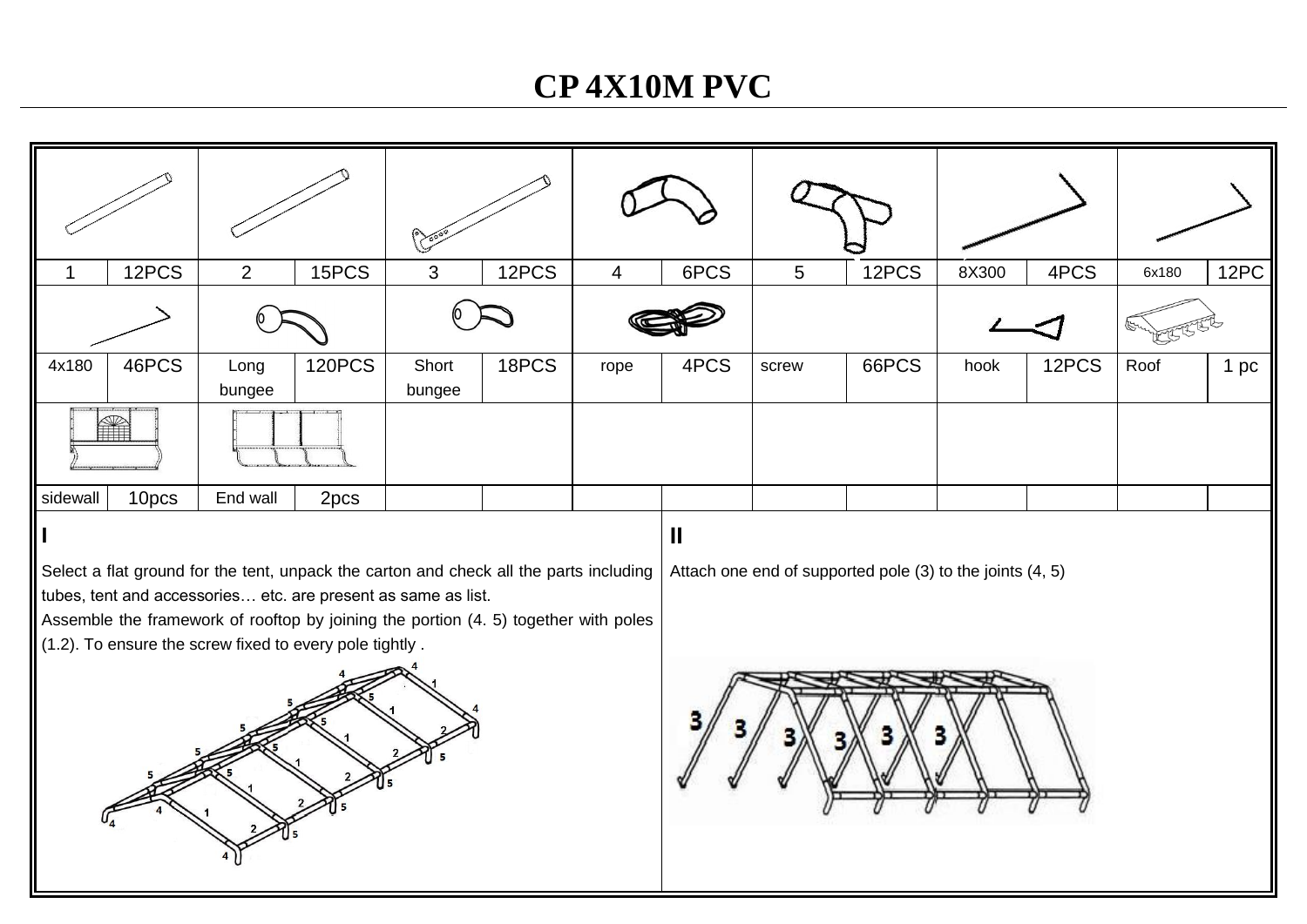# **CP 4X10M PVC**

### **IV**

Cover the roof on the frame ,and attach it by the bungee balls properly ,take care of the tension of the bungee balls ,for if you use too many on one side of tent ,it may too tight to tie the other side of it .



ll III.

Attach another 5 supported poles (3) to the joints (4, 5), built-up the framework, use the 6x180mm to fix each pole into the ground and use the hook to fix the leg cover to the leg. .